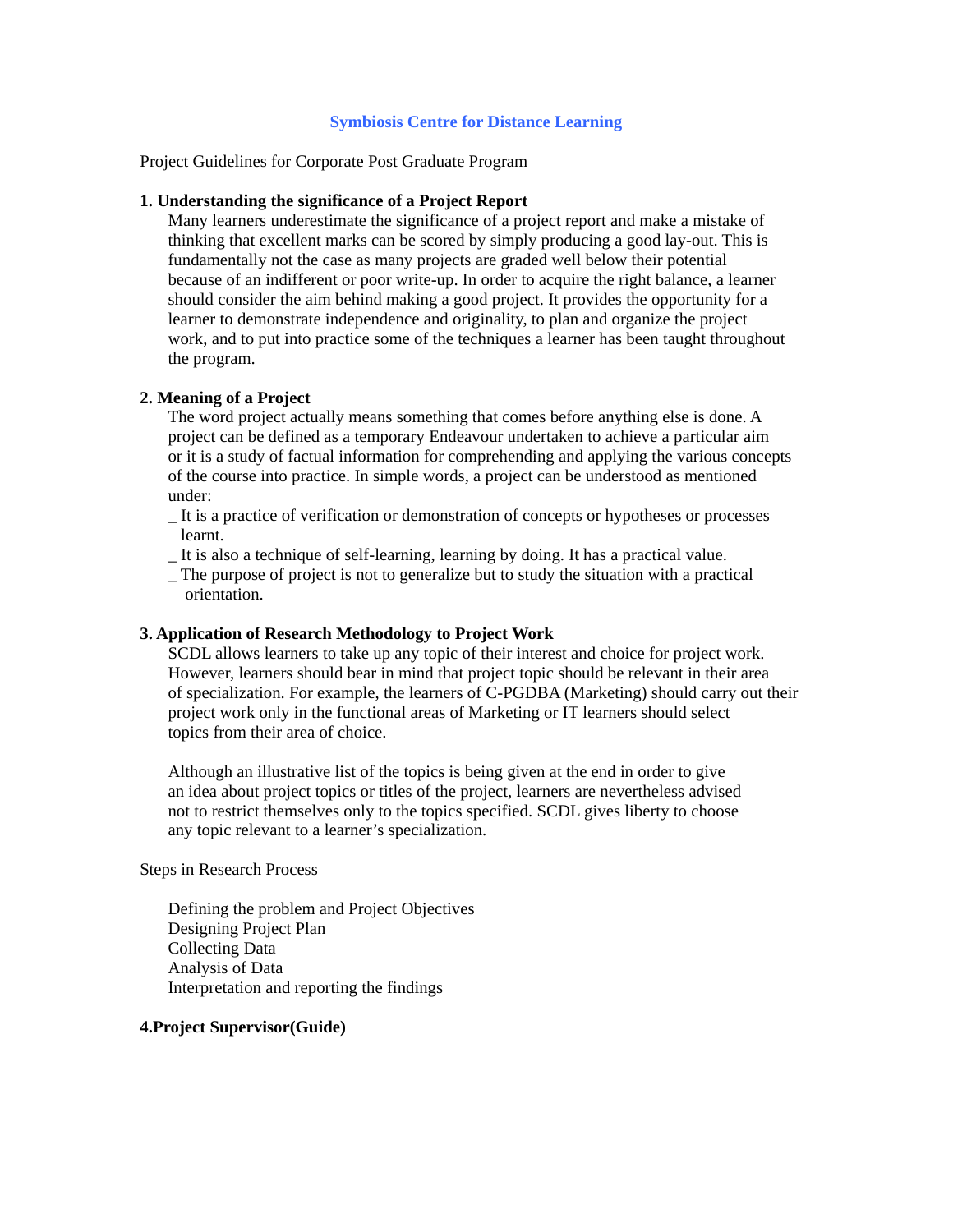Projects can be guided by any Post Graduate degree holder with/without a Doctorate Degree working in an academic institution (preferably teaching MBA /Management course) or a person working in the managerial cadre in any industrial/business /IT organization. Learners must take advice and suggestions from their guides from time to time.

## **5. Project Proposal**

Once the learner decides the Project topic, he/she should prepare a proposal as per the format given in the next page. This format should be considered as ANNEXURE 1 of the Project report by the learners. The Proposal should not be more than 5 to 6 pages. In other words, the project proposal need not be sent separately.

### **6.Format of Proposal**

| Name of the Learner |  |
|---------------------|--|
| Registration No.    |  |
| Program Name        |  |
| <b>Address</b>      |  |

### **Proposal must carry the following information**

- \_ Title of the Project
- \_ Objectives
- \_ Need for the topic
- \_ Methodology and Procedure of Work
- \_ Statistical Techniques to be used(If any)
- \_ Chapterisation
- \_ Detailed Information of Guide: Name, Address, Qualification, Designation, Special Field of Work, Experience, Any Other Important Information

# **7. Technical specifications of the project report**

- $\angle$  Paper : A4 size Bond Paper only(11"x 8.5")
- \_ Fonts : Times New Roman , 12 font size, '1.5' spacing
- \_ Margin : Left 35 mm , Right 20mm , Top 35mm , Bottom 20mm
- Binding : Rexin Black Bound or Plastic & spiral bound
- \_ First (preliminary)page should have the following information:

## i) Top : The Title in BLOCK CAPITALS

- ii) Centre : Full name of the student in Capital letters and Registration Number
- iii) Bottom : Name of the Institute(i.e. SCDL), in Block Capitals, and the Academic year

### **8. Instructions for the preparation of hard copy of the project report**

Learners should note the following important points regarding project work:

- \_ The title of the project-report should not be the same as the objectives, as there can be more than one objective for a particular study.
- \_ Each objective will have at least one or more findings and suggestions.
- \_ Each objective must have relevant questions in the questionnaire and/or interview schedule.
- Learner must ensure adequate coverage of the topic in general and objectives in particular.
- \_ Coloured figures/diagrams/graphs/tables will add value to the presentation of the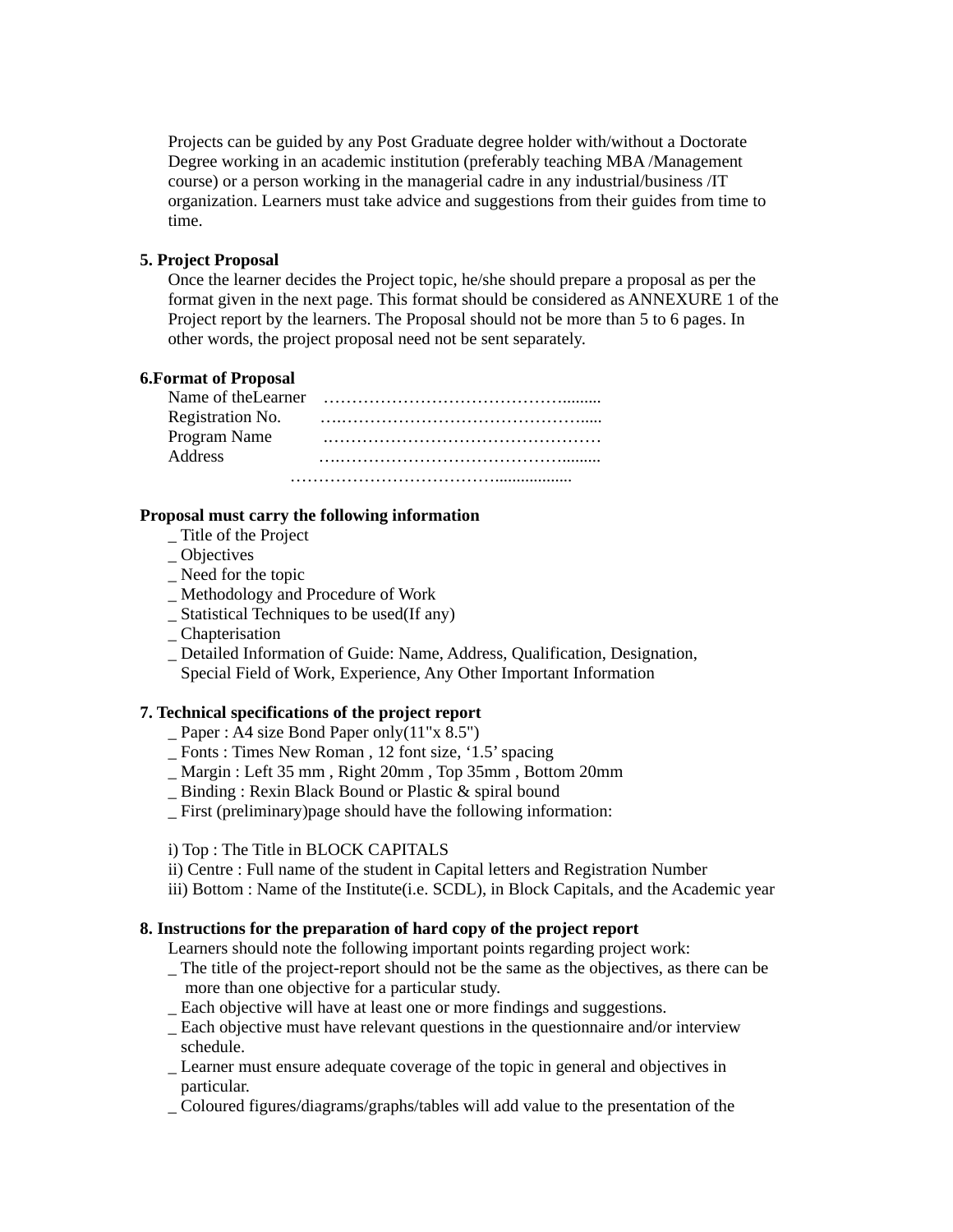report. Every table and diagrammatic representation should have a serial number and a caption.

- \_ All Project reports are to be sent by post or delivered personally at the address of SCDL main campus.Learners should submit thedraft of the project report to the Project Guide before the final submission and make the necessary changes, corrections as suggested by the guide.
- \_ Project Report should be of minimum 65 pages for all two year programs and of 30 pages for all one year programs.(Not applicable for IT specialization) Learners have to strictly follow the deadline for submission of the project report. Project reports received after the deadline will not be evaluated.

#### **Important Note**

(a) While sending the project report to Symbiosis Centre for Distance Learning (SCDL), please mention (on the top of the envelope) "PROJECT REPORT for program………..". addressing it to the corporate cell

#### **9.No Objection Certificate**

If the project is carried out in an organization, a certificate of the CEO or any other authorized person of the organization is necessary, mentioning that the organization has no objection in publishing the findings of the project study.

The certificate should bear the name of the authority with signature and company stamp. Alternatively, the certificate should be given on the company's letterhead and signed by the company's authorized person.

## **SPECIMEN NO OBJECTION CERTIFICATE**

This is to certify that ………..(learner's name) is an employee of this institute/organization for the past ………… We have no objection for him/her to carry out a project work titled "…………………" in our organization and for submitting the same to the Director, SCDL as a part of fulfilment of the……………..Program. We wish him/her all the success. Seal of the company Signature of the competent authority of the Institute / Organization Place: Date:

## **CERTIFICATE/DECLARATION REGARDING ORIGINALITY**

This is to be given by the learner and the supervisor (guide) indicating that this project work is original and submitted for the first time.

### **SPECIMEN**

#### **9(c) DECLARATION BY THE LEARNER**

This is to declare that I have carried out this project work myself in part fulfilment of the …………..Program of SCDL.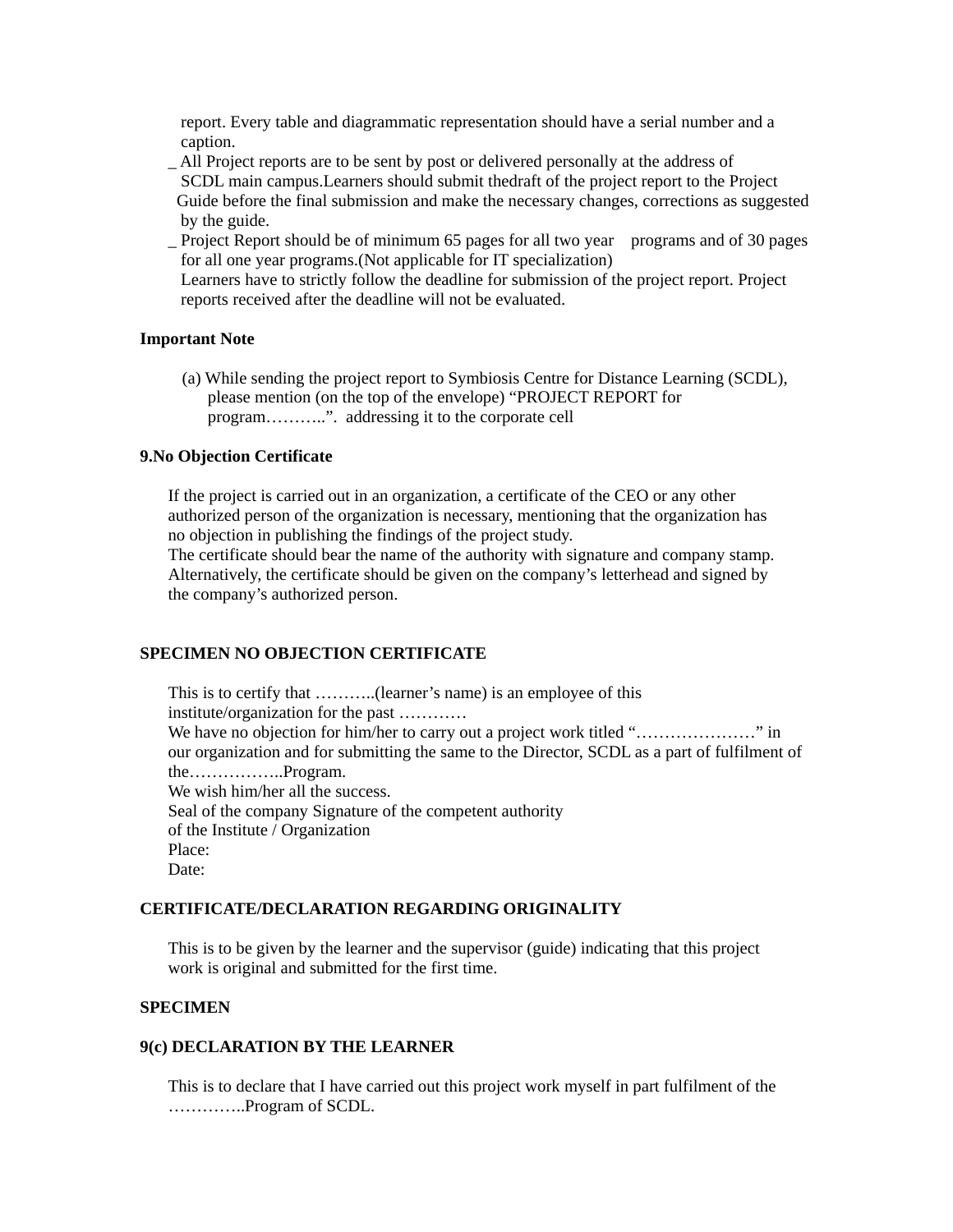The work is original, has not been copied from anywhere else and has not been submitted to any other University/Institute for an award of any degree/diploma.

Date: Signature: Place: Name:

# **SPECIMEN 9(d) CERTIFICATE OF SUPERVISOR(GUIDE)**

Certified that the work incorporated in this Project Report……………..(Title) submitted by ……………..(Learner's name) is his/her original work and completed under my supervision. Material obtained from other sources has been duly acknowledged in the Project Report

Date: Signature of Guide: Place:

## **10. Chapterisation (For Programs other than IT specialization)**

- i) No Objection Certificate
- ii) Declaration By The Learner
- iii) Certificate By The Supervisor

#### **Chapters Page Nos.**

#### **ANNEXURES**

I) Proposal II) References III) List of Figures, Charts, Diagrams…………………………… IV) List of Tables ……………………………………………… (Note: The "No Objection" Certificate and the Declaration Certificate of the learner and the supervisor will be a part of the hard bound Project Report.)

- 11. Scheme of Assessment and Evaluation of Project
- Sr. No. Item of Assessment
- 1. Area and topic selected for the project work
- 2 . Need of the project topic and statement of objectives of the project work
- 3 . Methodology and procedure of the project work
- 4 . Tools of data collection
- 5 . Presentation of collected data tabulation, diagrams, graphs etc.in a concise form
- 6. Analysis of data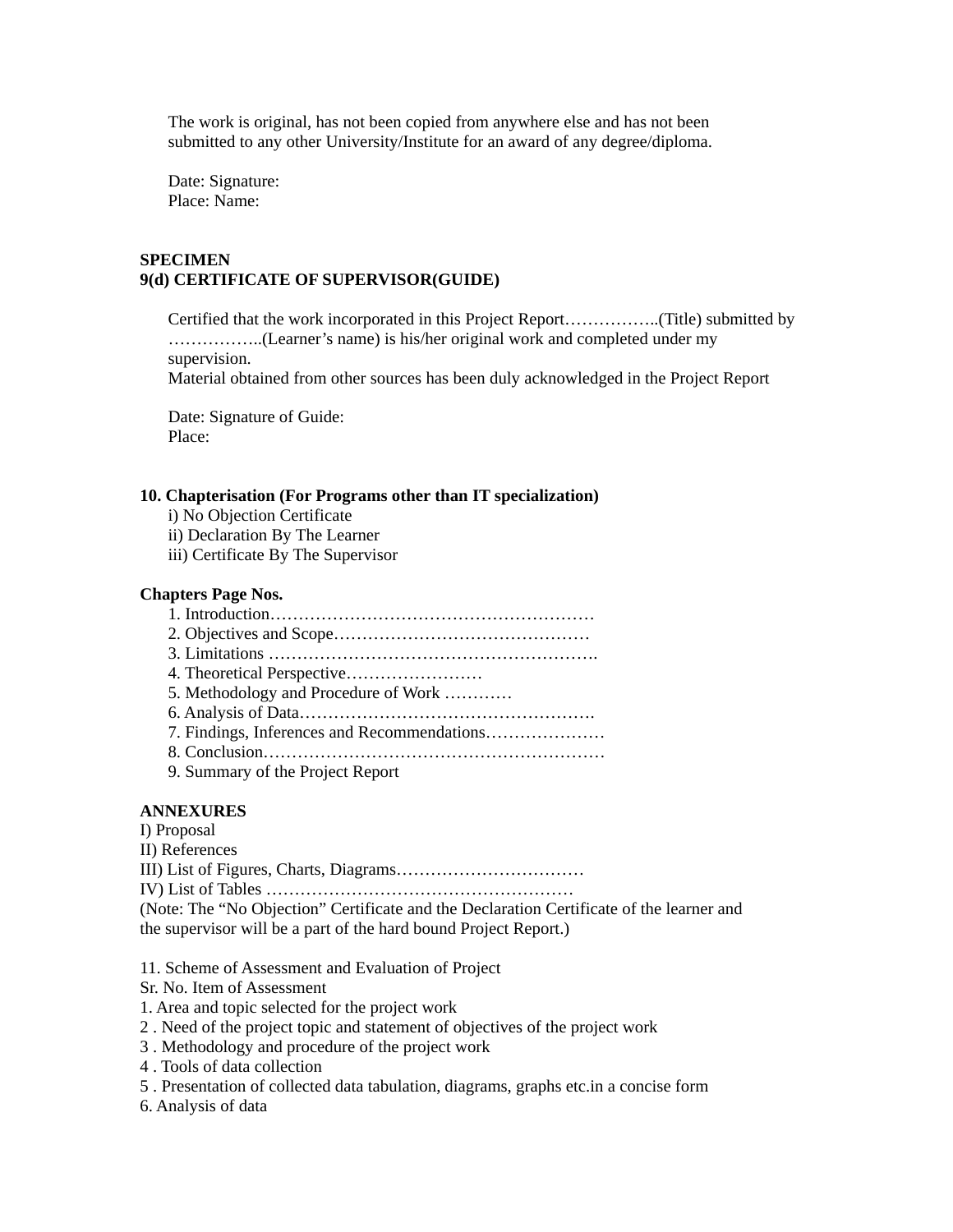7 . Use of statistical techniques for analyzing of data

- 8. Findings, inferences, their educational implications and recommendations.
- 9 . Preliminary pages of the project report , typing, binding and get-up of the report
- 10 Overall impression about the project work and its presentation in the report form
- 11 If the project has any relevance to the existing job profile, a learner has to furnish a feedback from his/her immediate superior as to why/how the particular topic has been chosen by the concerned learner and what value it would add in general or in particular.
- 12. Selection of Project Topic
	- The project can be selected in various ways like
	- \_ Select a company / organization / institute concerned
	- \_ Discuss with concerned persons, your specific requirements and select the subject/topic in their consultation.
	- \_ Discuss with your faculty concerned, before making a choice of your subject/topic. \_ Consult experts in the field to make a right choice of the subject.
	- \_ Study various articles / news items etc. appearing in dailies, weekly, monthly magazines to look for a desired topic.
	- \_ Discussions with the relevant firm may help select a proper topic.
	- \_ A critical eye can help you spot the right topic for your project.

13. Suggested List of Topics for Project Work

# **Marketing Management**

The brand loyalty of the carbonated drinks The taste and preferences of the hostel food The preferred brand of vodka Emerging trends in retailing Effective brand management Service industry in India Reasons for brand failure Analysis of sales promotion and advertising strategies CRM in India Psychology of Indian consumer Survey on Consumer Choices of different brands of two-wheelers in Pune Market Potential for Logistics Business in Pune city Brand Equity in select FMGC products in Mumbai city Service Quality and Consumer satisfaction of Maruti Service Centres A Study on Marketing Strategies of HLL in South India (A Case Study) Impulse Buying Behaviour of Customers in Delhi

### **Human Resource Management**

Philosophy and Management of Human Resources in select large sized Indian Industries Leadership styles – A comparison of Indian and Foreign Banks in Pune Job satisfaction and Job involvement of employees in select Textile Mills in Gujarat Status of Industrial Relations and Implementation of Labour Welfare Measures in select Oil Mines HR Practices and Organizational Strategies in select IT companies in India 360 degree appraisal in ABC Corporation Potential appraisal in Maruti Udyog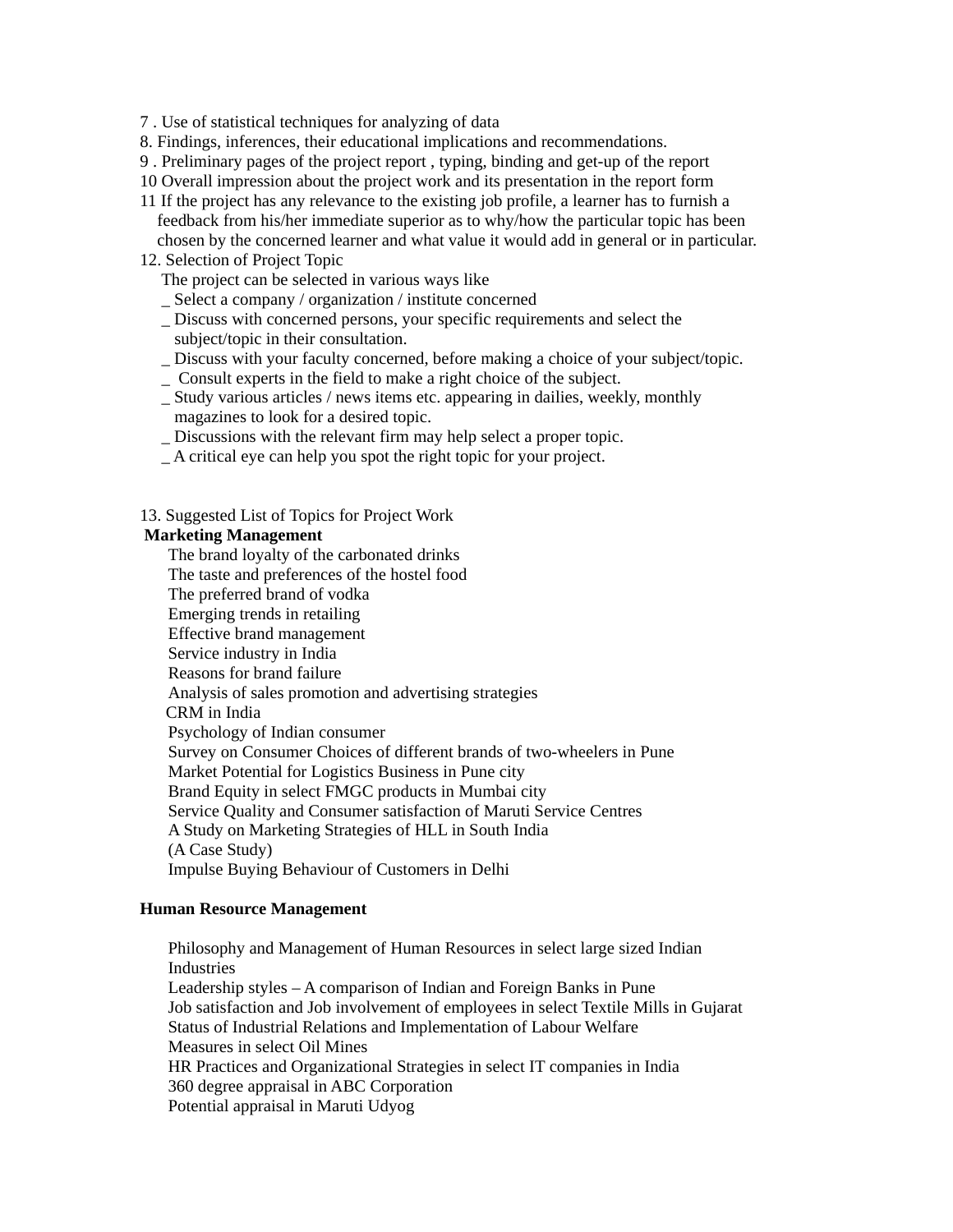Strikes and lockouts in ABC Cross cultural issues in HR Industrial conflict Transfer and Promotional Strategies

#### **Financial Management**

Investment Analysis and Portfolio Management Securities, Markets and Financial Institutions Capital Markets, Financial Intermediation, and Investment Analysis Corporate Financial Problems Field Study in Insurance sector Portfolio Management for Governmental and Non-Profit Organizations in India Debt Management and Capital Financing in ABC Mergers & Acquisitions Investment Feasibility study Future of derivatives in India Study of growth prospects of Mutual Funds in India Banking Sector - PSUs are here to stay Stock exchange related issues

#### **Production /Operations Management**

Comparison between Product Layout and Process Layout in an organisation Cost Analysis of Layout To study and analyse systematic layout procedure in a plant Study of Production, Planning and Control in an organisation An analysis of Demand and Capacity A study of Planning Strategies in public sector A study of JIT in a government organization JIT Manufacturing JIT Purchasing KANBAN-An Integrated JIT System in a Japanese company Six sigma applications

## **CRM**

Developing an analytical CRM model for a wholesale dealer CRM plan at an electronic shop a study Identifying weaknesses in a CRM system in a super-market in Pune. Strength and weakness of an FMCG company Scope for strengthening a CRM program in a computer training institute. Marketing the effectiveness of a CRM system of an IT company A study of CRM system in international banking organization Factors that will strengthen the CRM system in the public sector Insurance company The CRM system in an organization India company – a detailed analysis

How to make awareness about the requirement of a useful CRM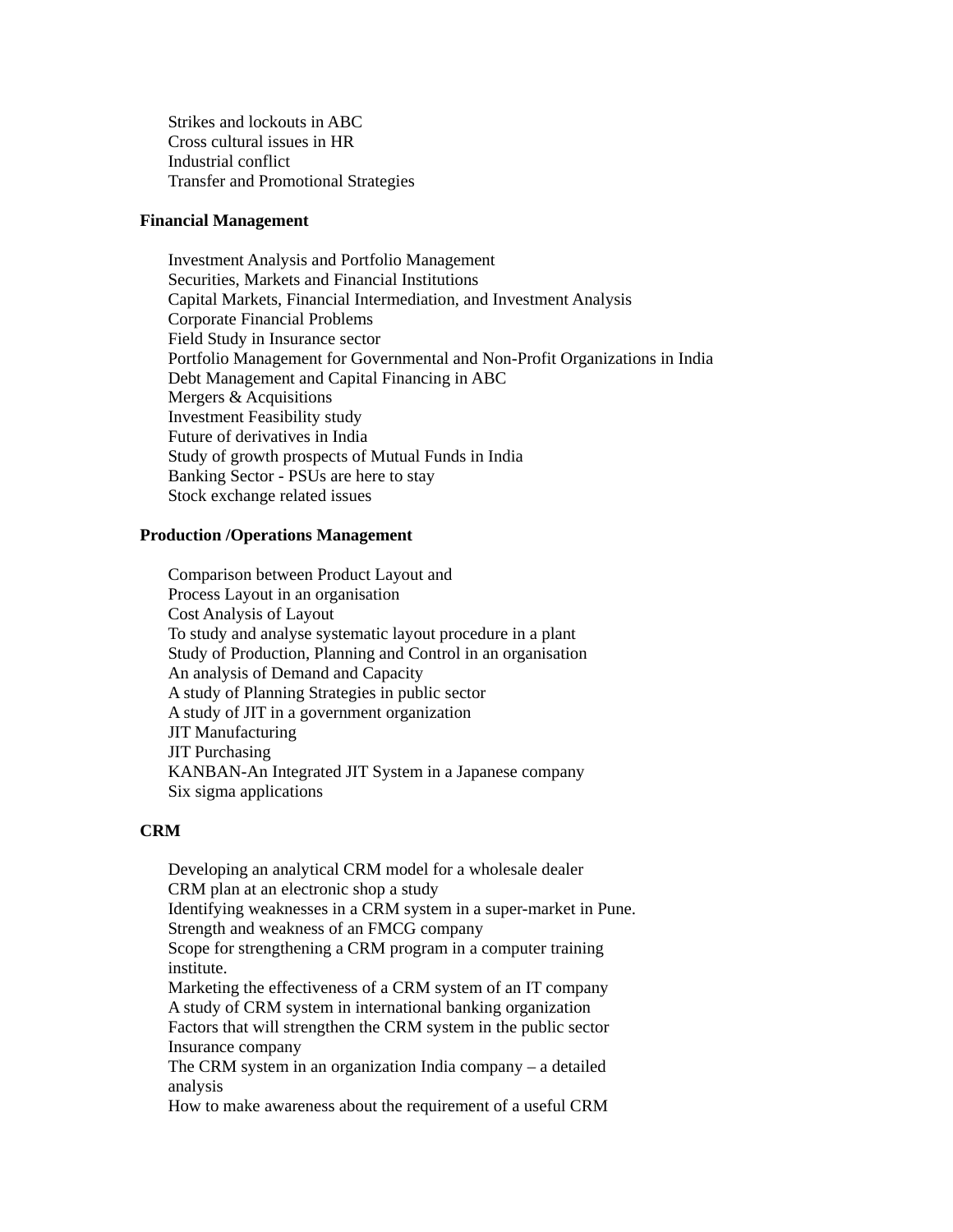system in service sector

## **IT specialization**

Learners have to carry out computerization/automation of any business process as a part of this project. They may choose any manual system or may carry modification to the existing applications. Project Report can be done as per the Learners Choice & in any organization, though not mandatory. Students, who wish to do their Project Report from any organization, are required to take NOC from the concerned organization, to carry out the Code of the Project done.

The project report can be prepared using any one of the languages given below:

a) C – Programming

b) Web Technologies

c) Java Programming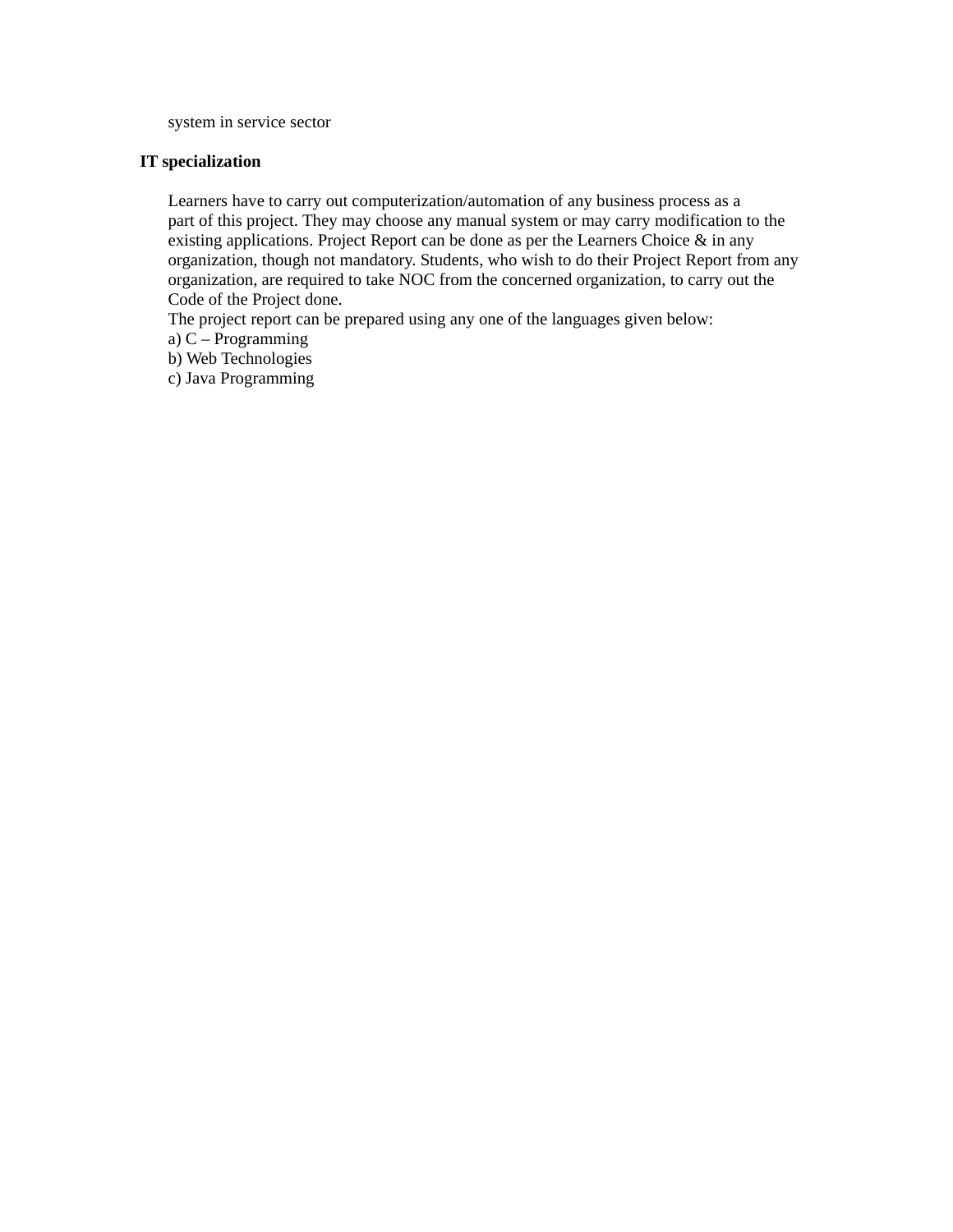The project covers Code design, Implementation and Evaluation. At the end of Semester II,

# **Every Learner has to submit the Soft copy of the complete project through online Project submission link available in the student centre login on our website ".**

The soft copy of the Project should be with the Code of the Program.

Learners should submit their Project Reports as per the guidelines given by SCDL. Project Reports which are not as per the guidelines will not qualify for evaluation.

Learners have to develop the code for the forms and reports designed. Project will be assessed on the basis of following:

# **1. Study of Existing System and System Requirements (Marks 15)**

- What is the existing system?
- Define its scope.
- How the existing system works?
- What are the issues/problems with the existing system?
- How are you going to improve on the issues/problems with the existing
- system?

# **2. Analysis (Marks 20)**

- Context diagram
- Data flow diagram (Level I, II, III)
- Functional decomposition Diagram

# **3. Design (Marks 30)**

- ER diagram
- Data dictionary
- Table design
- Input forms design
- Report Layouts

# **4. Coding (Marks 35)**

- Quality of code
- Input data validations
- Quality of report

## **Suggested list of topics for Project Report Information & Technology**

- Student Information System such as enrolment process, fee status, assignment status, exams status, degree/diploma processing.
- Online examination system such as generation of question bank, questions paper, score card etc.
- IT in HR application such as payroll system, PF/GPF account maintenance, performance appraisal, recruitment, leaver management etc.
- E-commerce
- ERP in Logistics/Transportation Management
- MIS in Traffic Management
- Data processing in Warehouse Management
- Design/Development of novel IT system